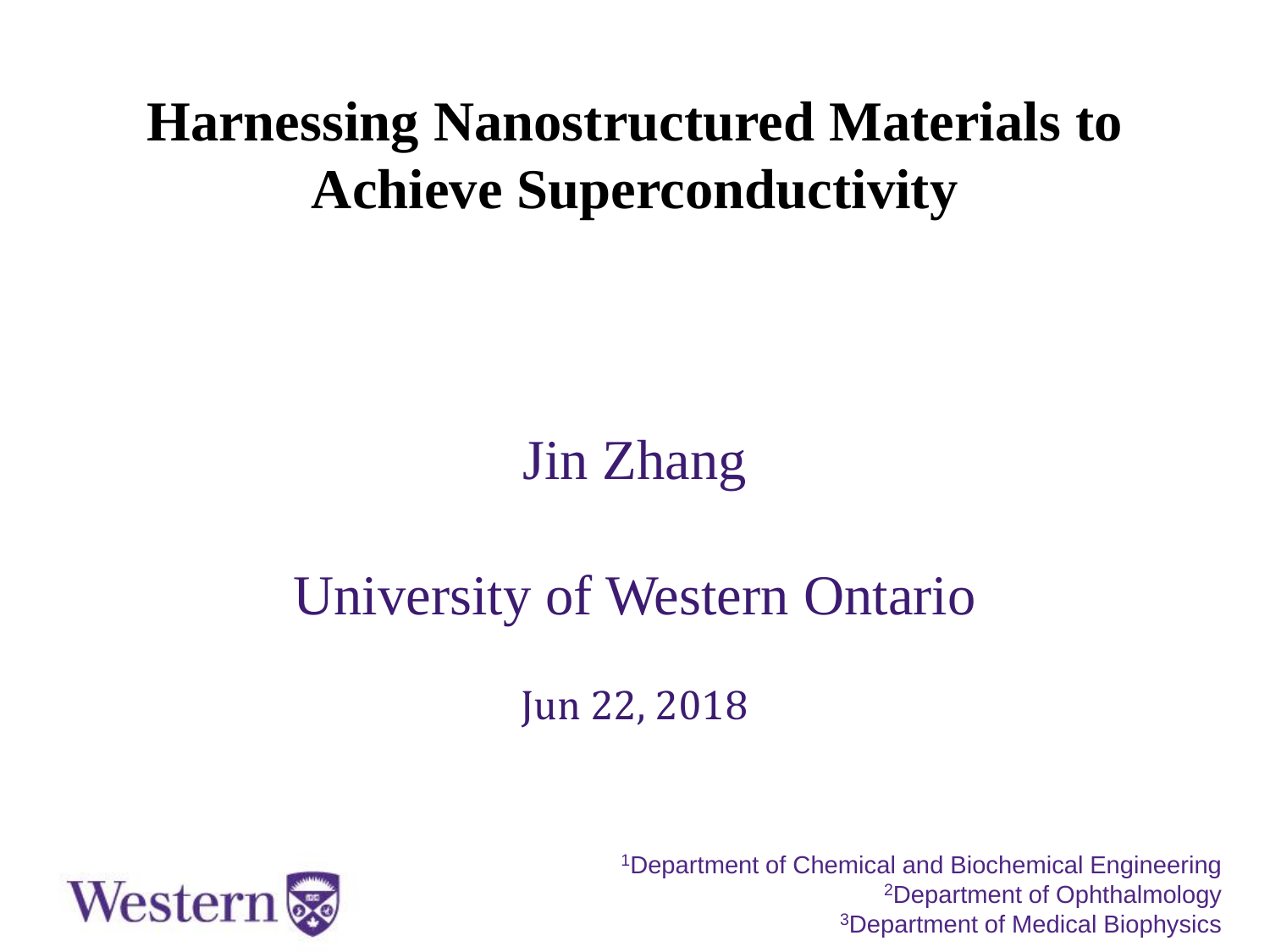### **Introduction to superconductor**

#### In 1911, **Kamerlingh Onnes**

discovered that the resistivity of "pure" liquid helium dropped to zero at very low temperature, 4.2K (as shown in Figure 1). He also found that the resistive state is resorted in a magnetic field or a high transport currents. That is, superconductivity can be destroyed by an external magnetic field  $H_c$ which is also called the critical one.



#### Figure 1. resistance vs. time<br>mun. Phys. Lab. Univ. Leiden, No. 139 (1913), crp. 67, puc. 11.







Figure 2: The critical magnetic field as a function of temperature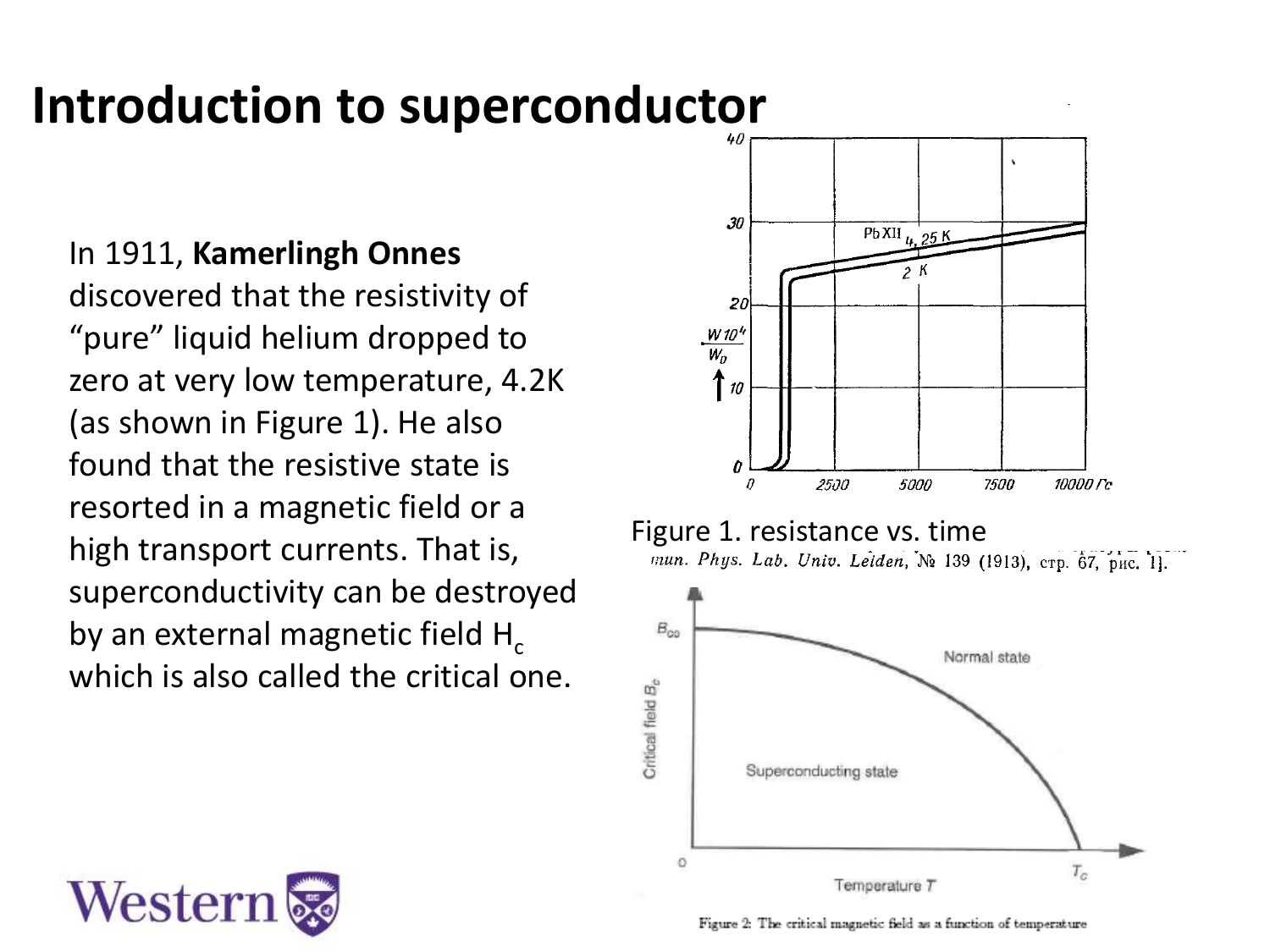## **Applications of superconductor**

**There are many applications of superconductors. The major applications todate are below;**

**1. Meissner's effect**, ie. when they are placed in a magnetic field, a superconductor has zero magnetic field inside it. Hence, the material is repelled by permanent magnets strongly and "perfectly" by virtue of which it finds applications in all places wherever magnetic levitation is required. Uses-**Maglev Trains**

2.**Ability to generate strong magnetic fields:** The negligible resistance of superconductors enables them to generate very strong magnetic fields. Uses-**M.R.I. in medicine, N.M.R. spectroscopy**

3.**High Conductivity:** The father property of the previous one, the high conductivity of these materials finds many uses in **high speed computing, efficient electronic devices, filters for wireless communication base stations.**

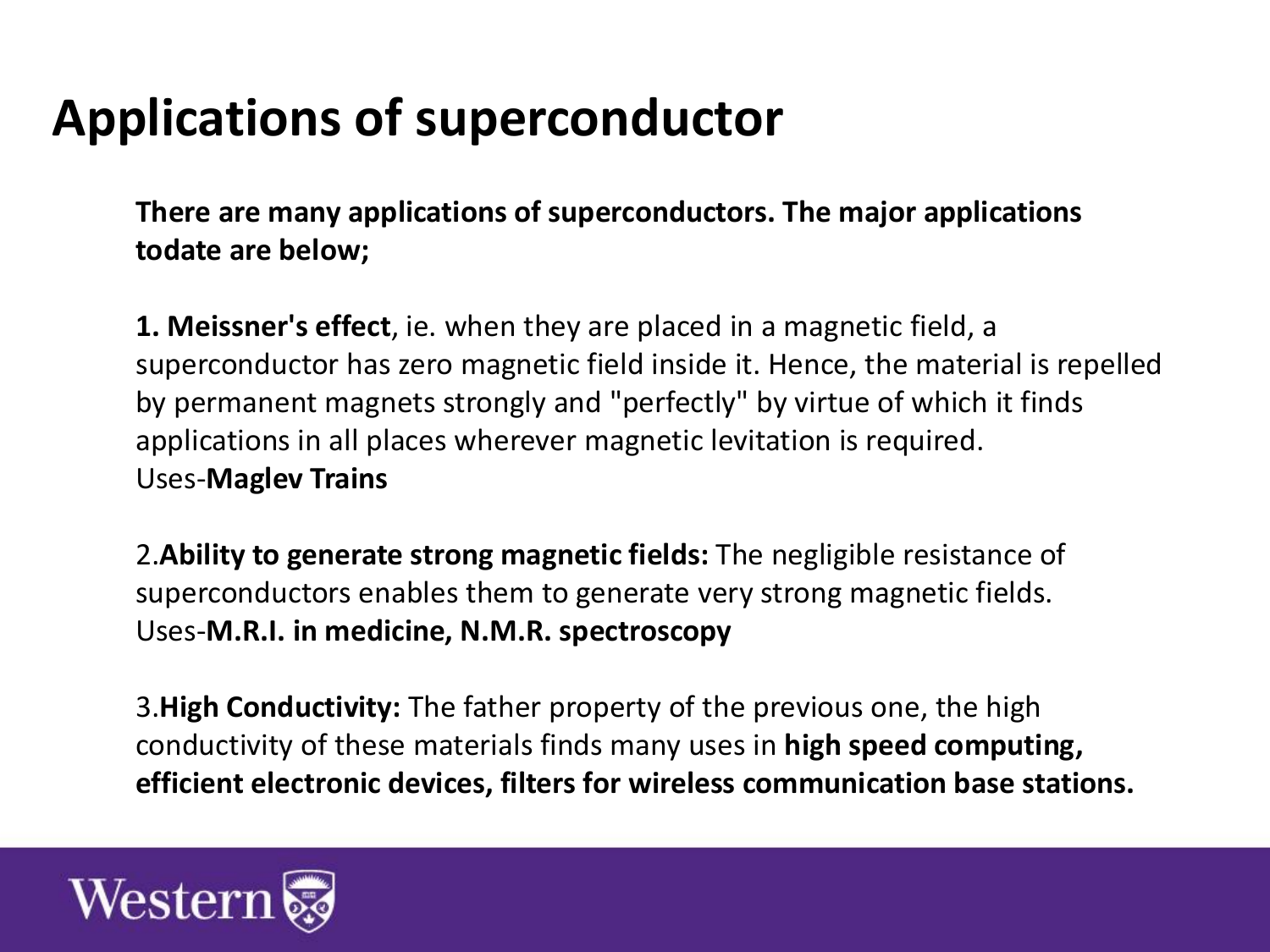# **Motivations of our work**

Yttrium barium copper oxide (YBCO) show high-temperature superconductivity (HTS) which brought significant breakthroughs in electric power technology, medicine, information technology, and many others.

For decades, scientist and engineers have been taking great efforts to develop **thin/ultra-thin superconductors** at high temperature which can achieve the high energy-saving and ultrahigh-speed processing. The most challenges to develop thin/ultra-thin HTS materials are related to identify the source of charge carrier, tailor the interface between different composites to enhance the current density, and, of course, an easy way to produce thin HTS materials.

Working with Saint Jean Carbon Inc. we demonstrate a simple process to incorporate superconductive nanoparticles onto graphene sheets, the twodimensional structures at nanoscale. This work could offer an alternative method to produce ultra-thin HTS materials in an easy and controllable fashion.

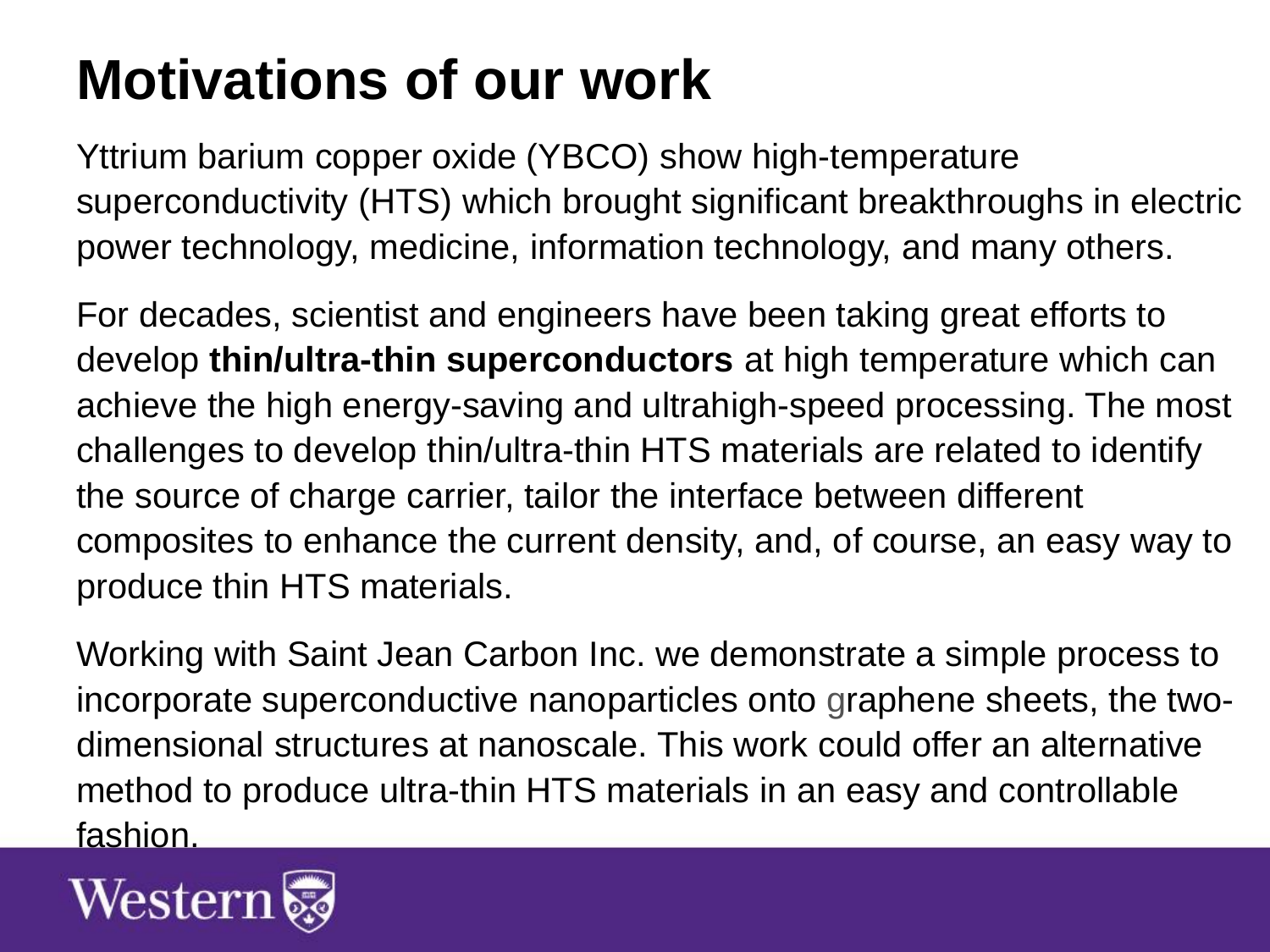

#### ➢ Scale from Micron to Nano

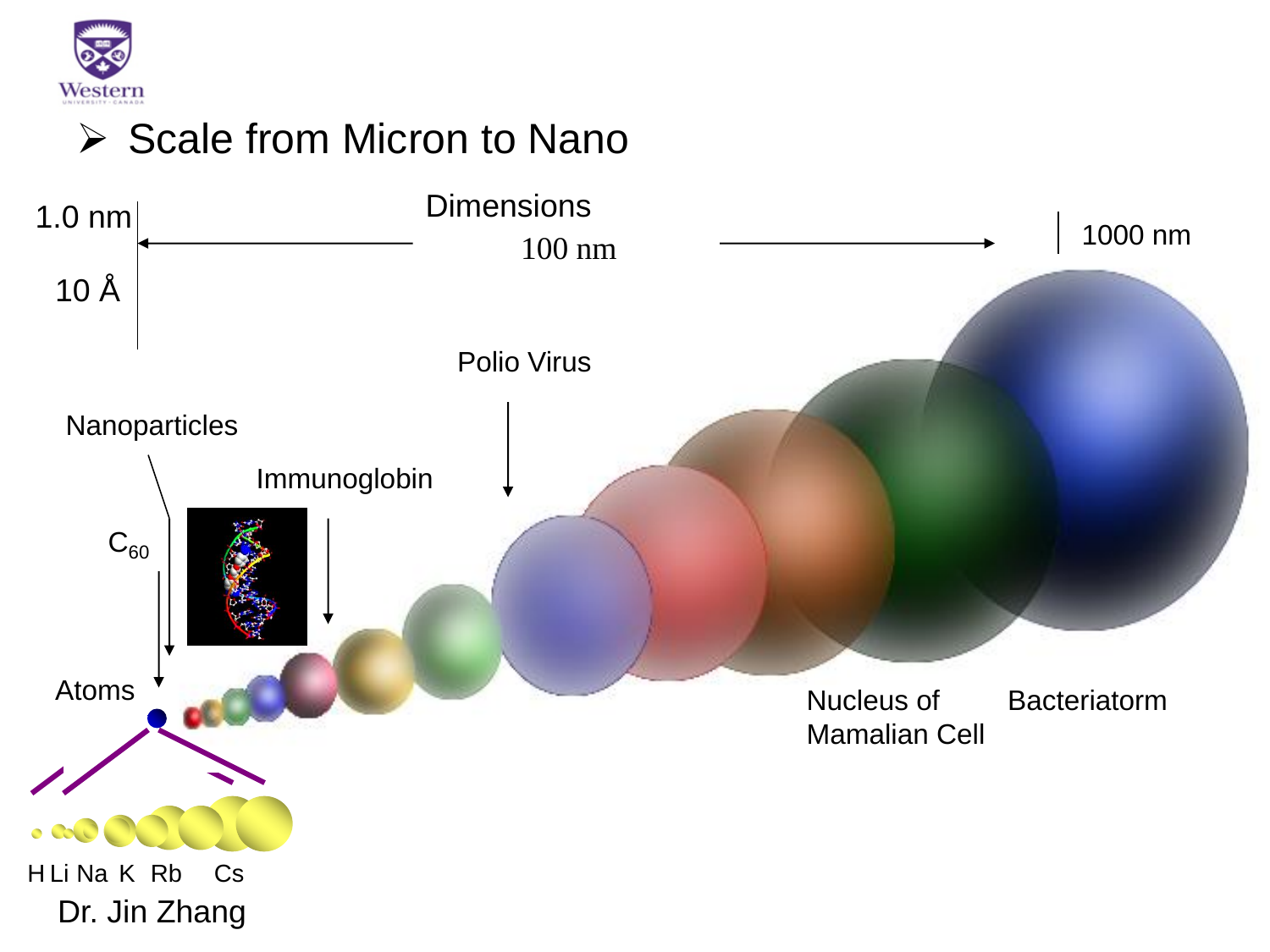### ❖ **Why are nanostructures interesting?**



Scheme 1. Formation of a band structure (a) from a molecular state, (b) from a nanosized particle with broadened energy states, and (c) the fully developed band structure consisting of s and d band.  $E_F$ =Fermi energy; DOS=density of states. In (a)  $E_F$  corresponds to the highest occupied molecular orbital (HOMO).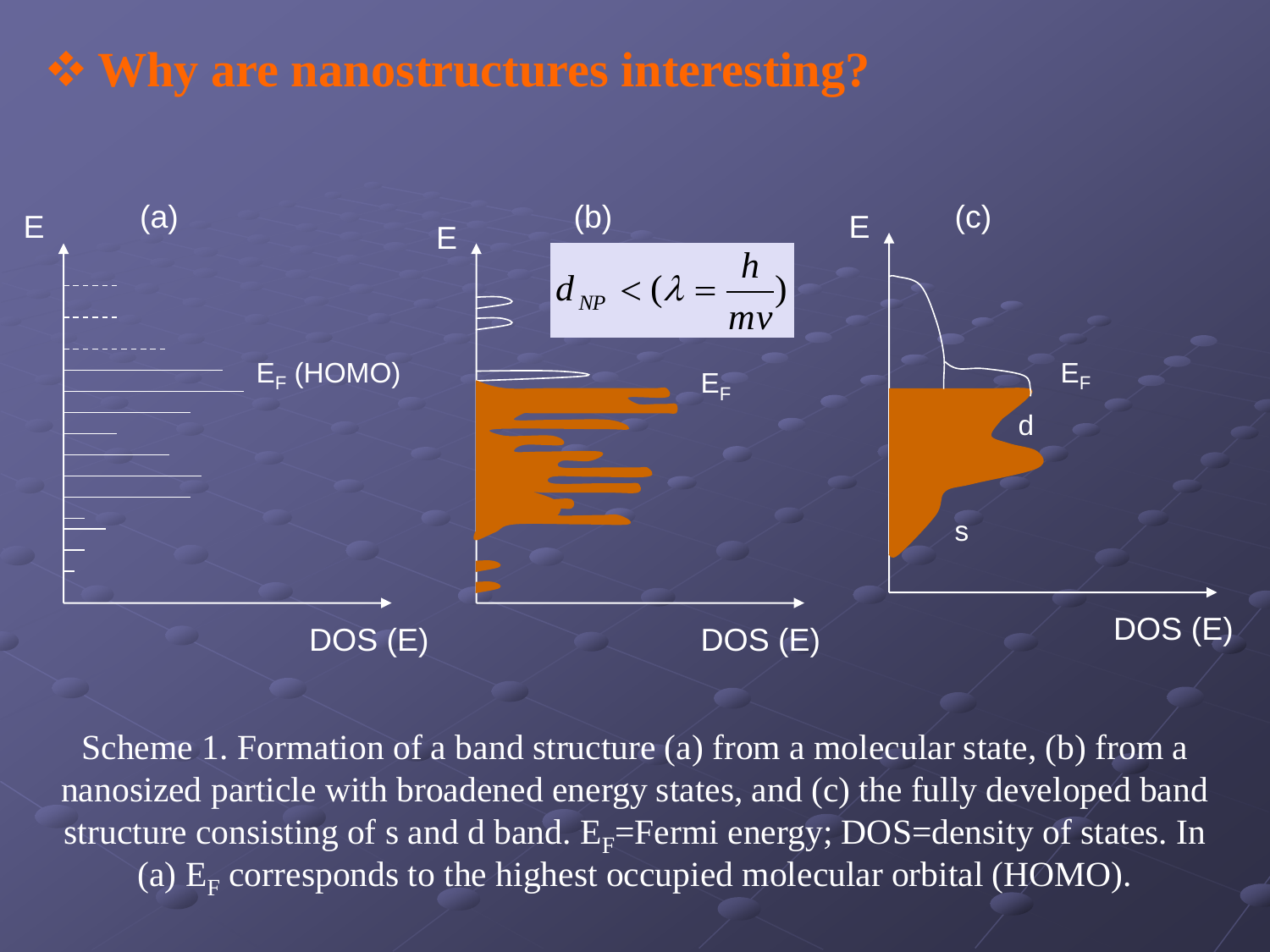#### ➢ **Magnetic nanostructures**

#### **Bulk Ferromagnet**

A ferromagneticly ordered crystal has a magnetic domain structure. This minimises the dipole energy.



#### **Magnetic Nanoparticles**

- Single domain particle
- Uniform magnetisation
- Coherent motion of magnetic moments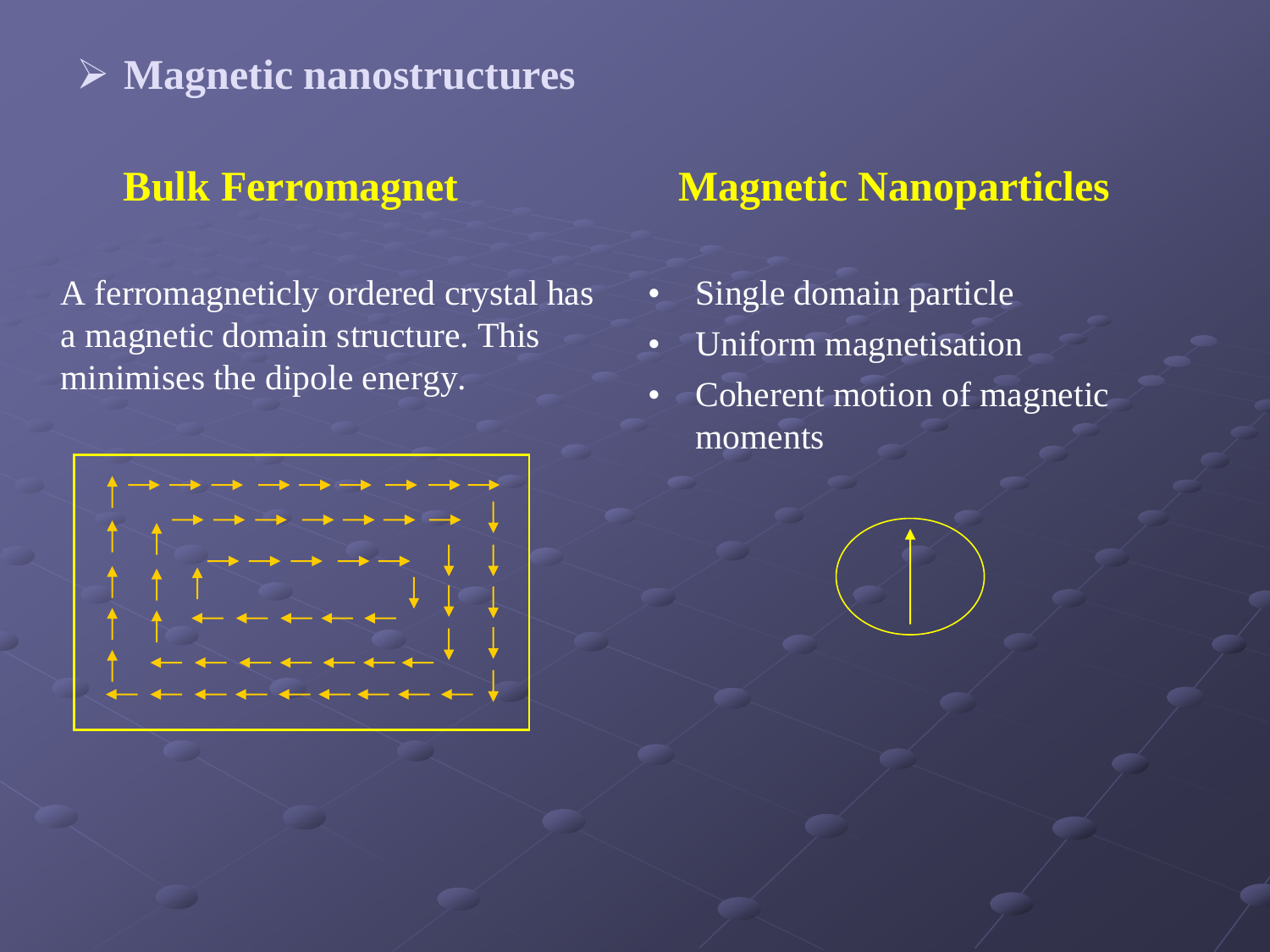## **Two dimensional nanomaterials**

Two-dimensional materials, also known as 2D materials, normally have single atomic layer. This unique structure makes 2D materials, the lightweight materials, gain various superior physical and chemical properties.

Graphene is a typical 2D carbon nanomaterials which offers remarkable mechanical, electrical, thermal, and optical properties. Many synthesis processes have been developed to produce graphene nanosheets at lab and in factory.

| <b>Properties</b>                                            | <b>Graphene</b>                                        | <b>Other materials</b>                                            |
|--------------------------------------------------------------|--------------------------------------------------------|-------------------------------------------------------------------|
| Room-temperature electron<br>mobility $(cm^2 V^{-1} s^{-1})$ | $2.5 \times 10^{5}$<br>$(Graphene)^{[1]}$              | $1.0 \times 10^{5}$<br>(Carbon nanotube) $[2]$                    |
| Thermal conductivity (W $mK^{-1}$ )                          | $>$ 3.0 $\times$ 10 <sup>3</sup><br>$(Graphene)^{[3]}$ | $0.4 \times 10^{3}$<br>$(Silver)^{[4]}$                           |
| Young's modulus (GPa)                                        | $1.0 \times 10^{3}$<br>$(Graphene)^{[5]}$              | $1.0 \times 10^3 - 1.2 \times 10^3$<br>$(Diamond)$ <sup>[6]</sup> |
| Ultimate tensile strength (MPa)                              | $1.3 \times 10^{5}$<br>$(Graphene)^{[5]}$              | $9.6 \times 10^{3}$<br>(Carbon nanotube film) <sup>[7]</sup>      |



Cite: [1] *A.S. Mayorov, et al. , Nano Lett. 11 (2011) 2396-2399*. [6] *K.E. Spear, et al. , John Wiley & Sons, 1994.* [2] *T. Dürkop, et al. , Nano Lett. 4 (2004) 35-39.* [7] *W. Xu, et al. , Nano Lett. 16 (2016) 946-952.* [3] *K.M.F. Shahil, et al. , Nano Lett. 12 (2012) 861-867* [4] *H.D. Young, et al. , Addison-Wesley Pub. Co., Reading, Mass., 1992.* [5] *C. Lee, et al. , Science 321 (2008) 385-388.*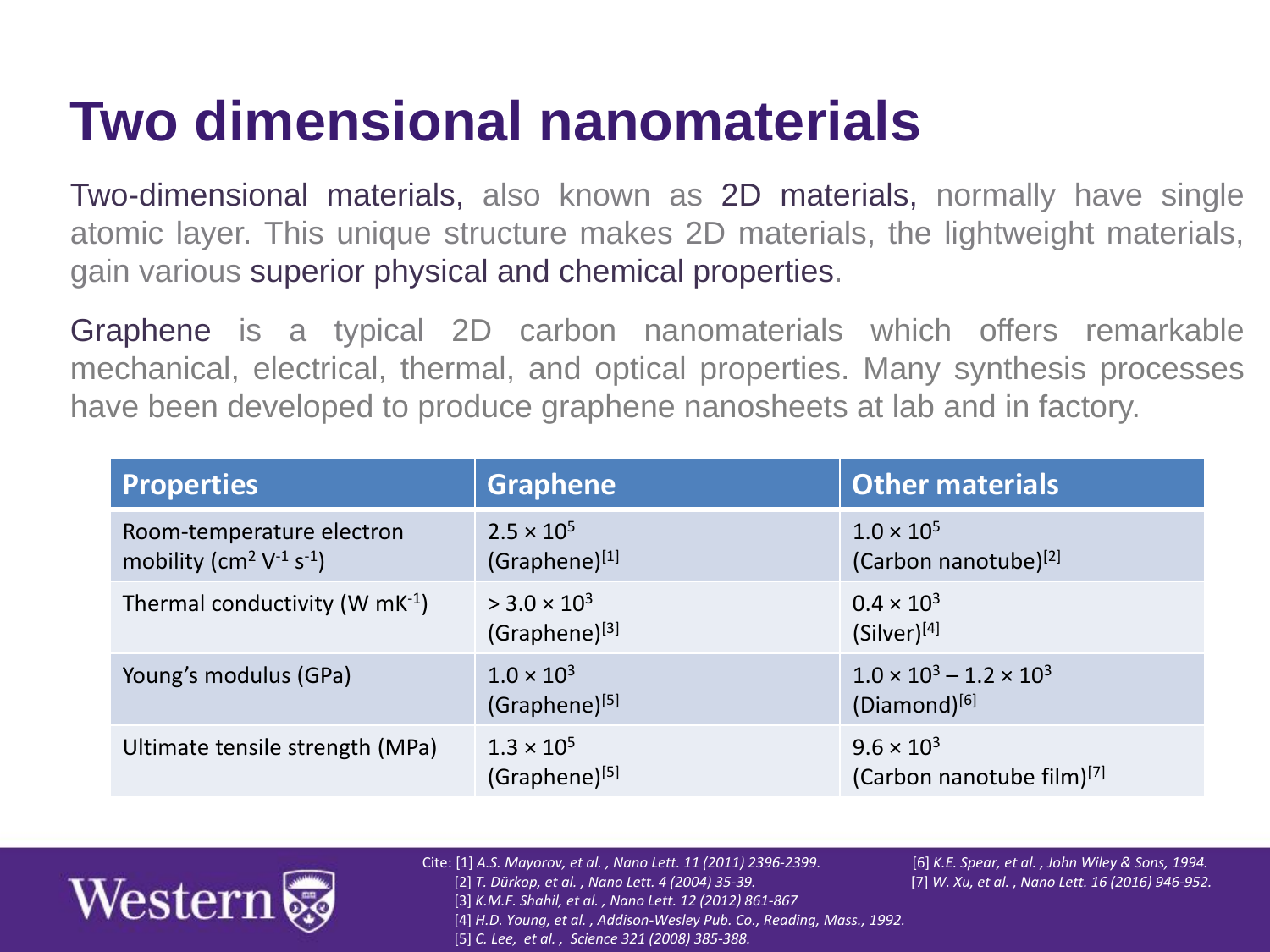### **Characterization of YBCO particles and YBCO/graphene hybrid nanocomposites**



Western